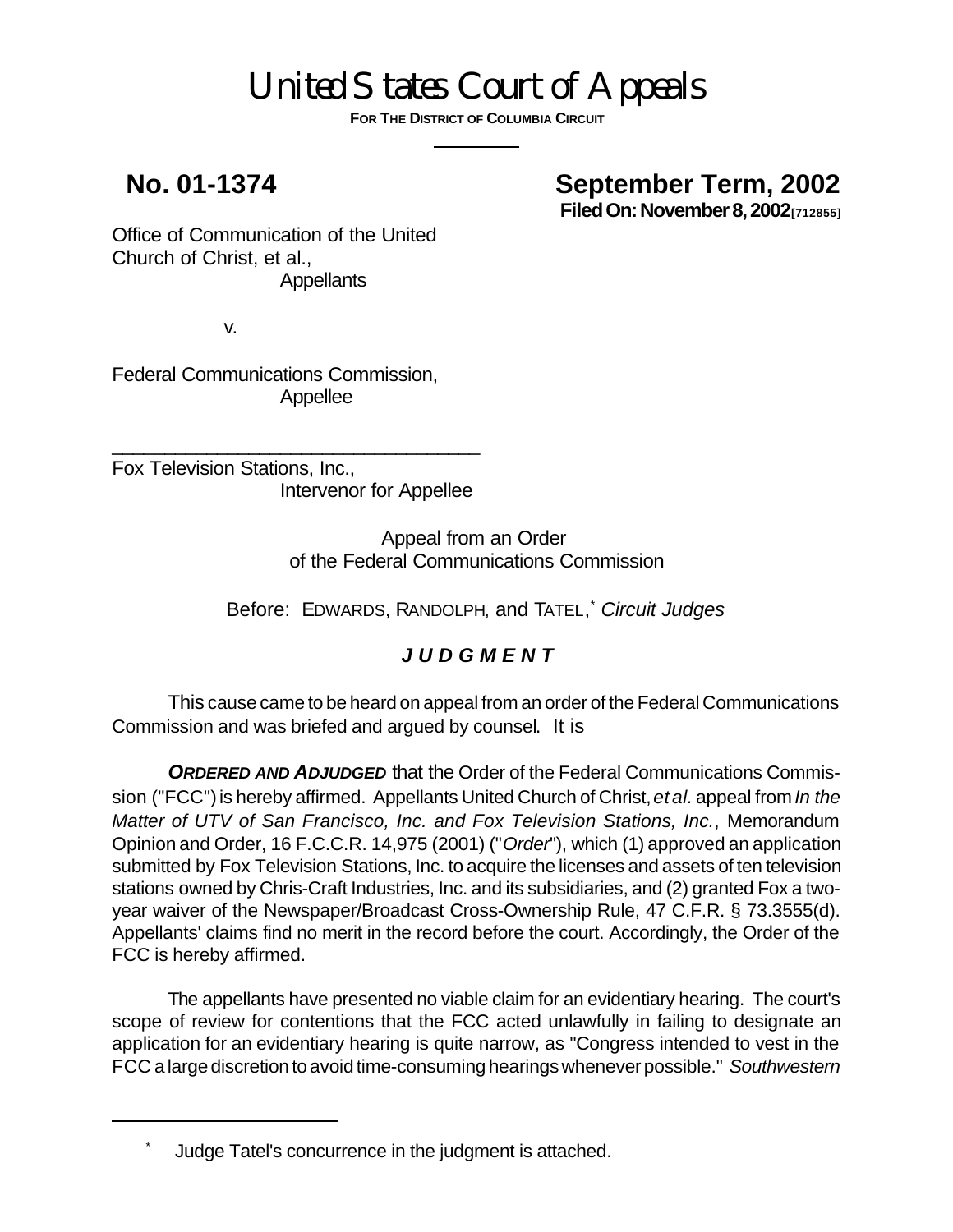*Operating Co. v. FCC*, 351 F.2d 834, 835 (D.C. Cir. 1965). The appellants have failed to show that the FCC erred in deciding this case without an evidentiary hearing.

## United States Court of Appeals

**FOR THE DISTRICT OF COLUMBIA CIRCUIT**

## **No. 01-1374 September Term, 2002**

Under 47 U.S.C. § 309(d)(2), the FCC was required to find "public interest" justifications for Fox's acquisition application and the waiver that was granted to Fox. The appellants claim that the FCC failed to offer any "public interest" justifications in its consideration of this case. We reject this claim.

This court's decision in *Committee to Save WEAM v. FCC*, 808 F.2d 113 (D.C. Cir. 1986), is dispositive of the first claim relating to the acquisition application. In *WEAM*, we held that the public interest inquiry is subsumed by the application process:

By requiring a proposed assignee to address the relevant facets of the public interest, convenience and necessity on FCC Form 314, the Commission has incorporated the consideration of these issues into its application process. Therefore, the FCC's approval of [an] application implies a finding on ample information that the public interest will be served by the assignment.

*Id*. at 118. The FCC Form 314 was used in this case. Although Fox could not fully complete Form 314 because it required waivers, to the extent that Fox required these waivers, the Commission found that granting temporary waivers would serve the public interest, and, therefore, the acquisition was in the public interest. Accordingly, *WEAM* dictates a conclusion that there was a sufficient public interest showing for Fox's application.

As to the second claim, the FCC articulated, with reasonable clarity, the public interest justifications for the waiver. The agency found that "[a] temporary loss of diversity, if any, in the New York market during this period will be outweighed by the benefits of permitting an orderly sale to a qualified buyer committed to preserving the [*New York*] *Post* as a media voice." *Order*, 16 F.C.C.R. at 14,989 ¶ 45. This explanation is supported in the record and entirely reasonable. Moreover, the FCC acted well within its discretion in setting the waiver period at 24 months. As this court has previously stated, "in determining whether a 6, 12, or 24 month period is appropriate the Commission is engaged in classic 'linedrawing,' making judgments to which this court must generally defer. We will not disturb the Commission's determination that 24 months was an appropriate period, in the absence of evidence as to why a shorter period would have achieved the same goals sought by the Commission in granting the waiver." *Health & Med. Policy Research Group v. FCC*, 807 F.2d 1038, 1045-46 n.10 (D.C. Cir. 1986) (citations omitted). Appellants have presented no such evidence.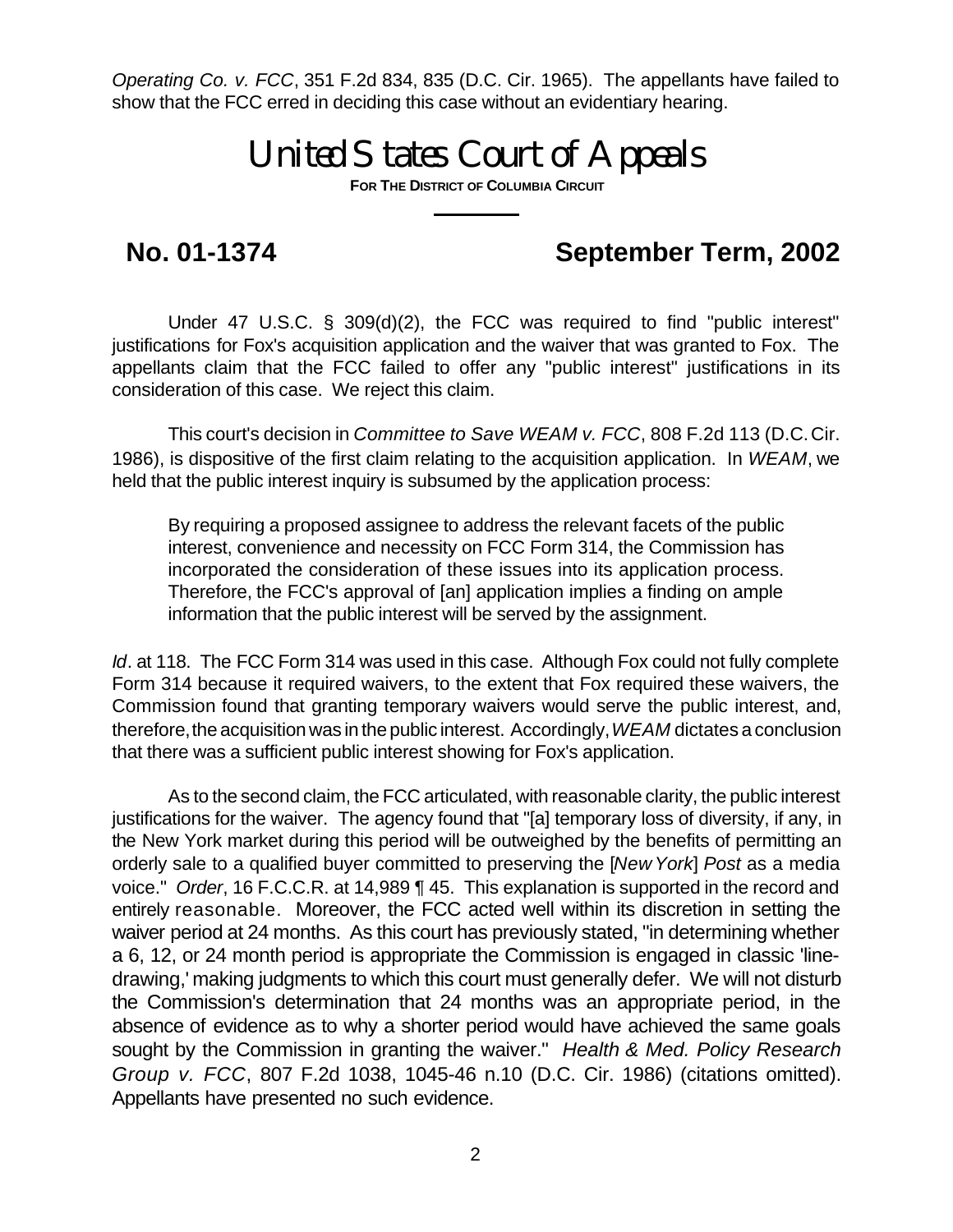## United States Court of Appeals

**FOR THE DISTRICT OF COLUMBIA CIRCUIT**

### **No. 01-1374 September Term, 2002**

Pursuant to D.C. Circuit Rule 36, this disposition will not be published. The Clerk is directed to withhold issuance of the mandate herein until seven days after resolution of any timely petition for rehearing or rehearing en banc. See Fed. R. App. P. 41(b); D.C. Cir. Rule 41.

> *Per Curiam* **FOR THE COURT:** Mark J. Langer, Clerk

By:

Michael C. McGrail Deputy Clerk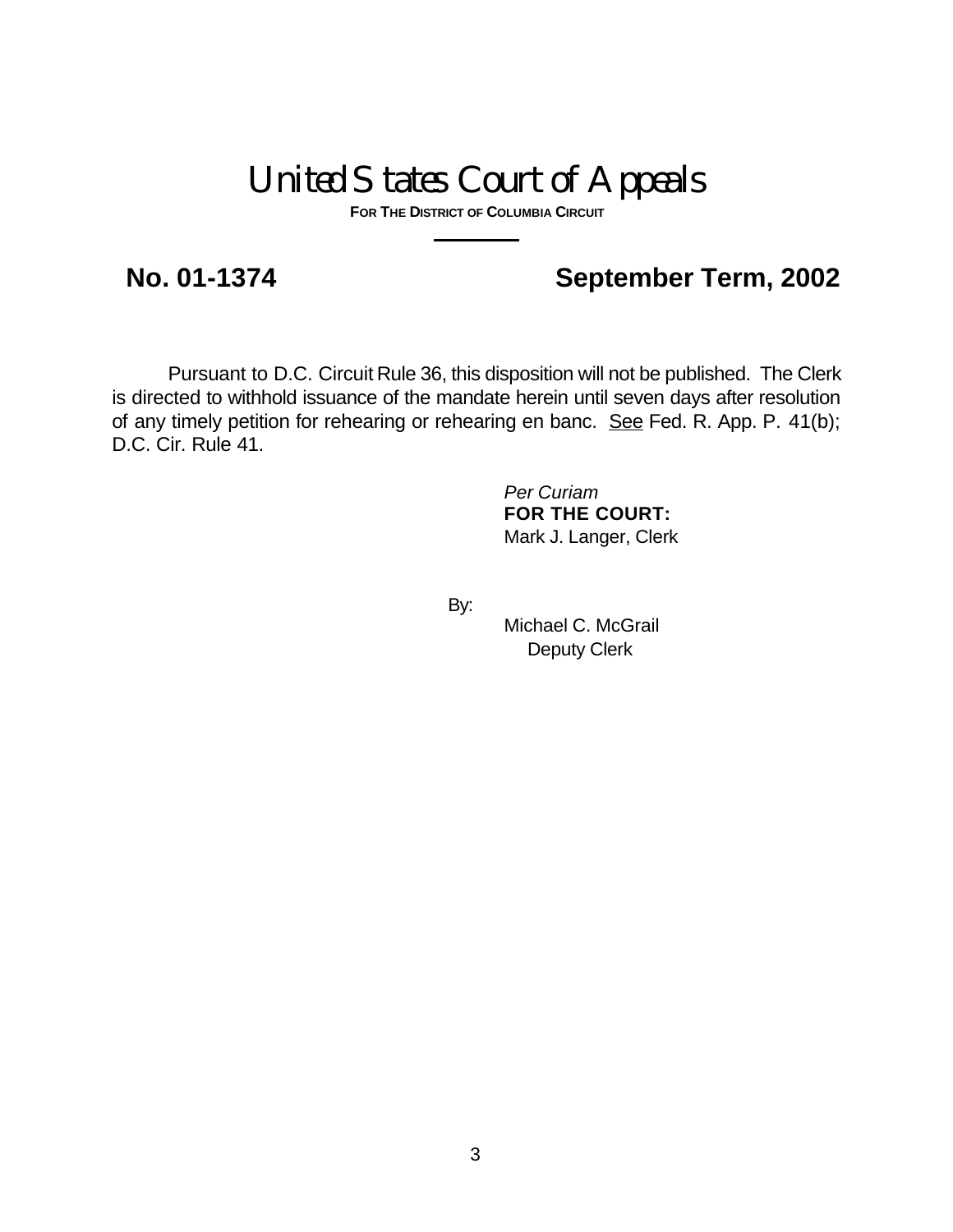TATEL, *Circuit Judge*, *concurring*: I agree that *Committee to Save WEAM v. FCC*, 808 F.2d 113 (D.C. Cir. 1986), controls this case, but I write separately to point out the peculiar result this produces. By relying on nothing more than (1) FCC Form 314, which is little more than a checklist on which a proposed license assignee attests that the proposed assignment complies with the Communications Act and Commission regulations, and (2) Fox's eligibility for a waiver from the applicable rules, the Commission has converted what it has often interpreted as an obligation to find "affirmative public interest benefits," *e.g.*, *Qwest Communications Int'l*, 15 F.C.C.R. 5376, 5381-82 ¶ 10 (2000), into a rule that it will acquiesce in a license acquisition so long as the acquisition (eventually) does no harm. In this case, for example, by relying exclusively on Fox's representations regarding the crossownership rule on Form 314, the Commission has simply ensured that Fox's ownership of two television broadcast stations and a daily newspaper in the New York market will neither reduce diversity nor increase concentration. This does nothing to ensure that the transaction will *affirmatively* benefit the public––a fact that the Commission's Mass Media Bureau seemed to recognize when it asked Fox to supplement its Form 314 application with information on how the proposed transaction would produce "transaction-specific efficiencies that can demonstrably lead to consumer benefits, productivity enhancements that will flow through to consumers, and improved incentives for innovation that can lead to foreseeable benefits to consumers."

Of course, given the Commission's "broad discretion" to determine what is in the public interest, *FCC v. WNCN Listeners Guild*, 450 U.S. 582, 594 (1981), I suspect that we would defer to a Commission policy under which it approves all qualifying broadcast license acquisitions even if they produce no affirmative benefits. To merit such deference, however, I would have thought that the Commission (as opposed to its general counsel in its appellate